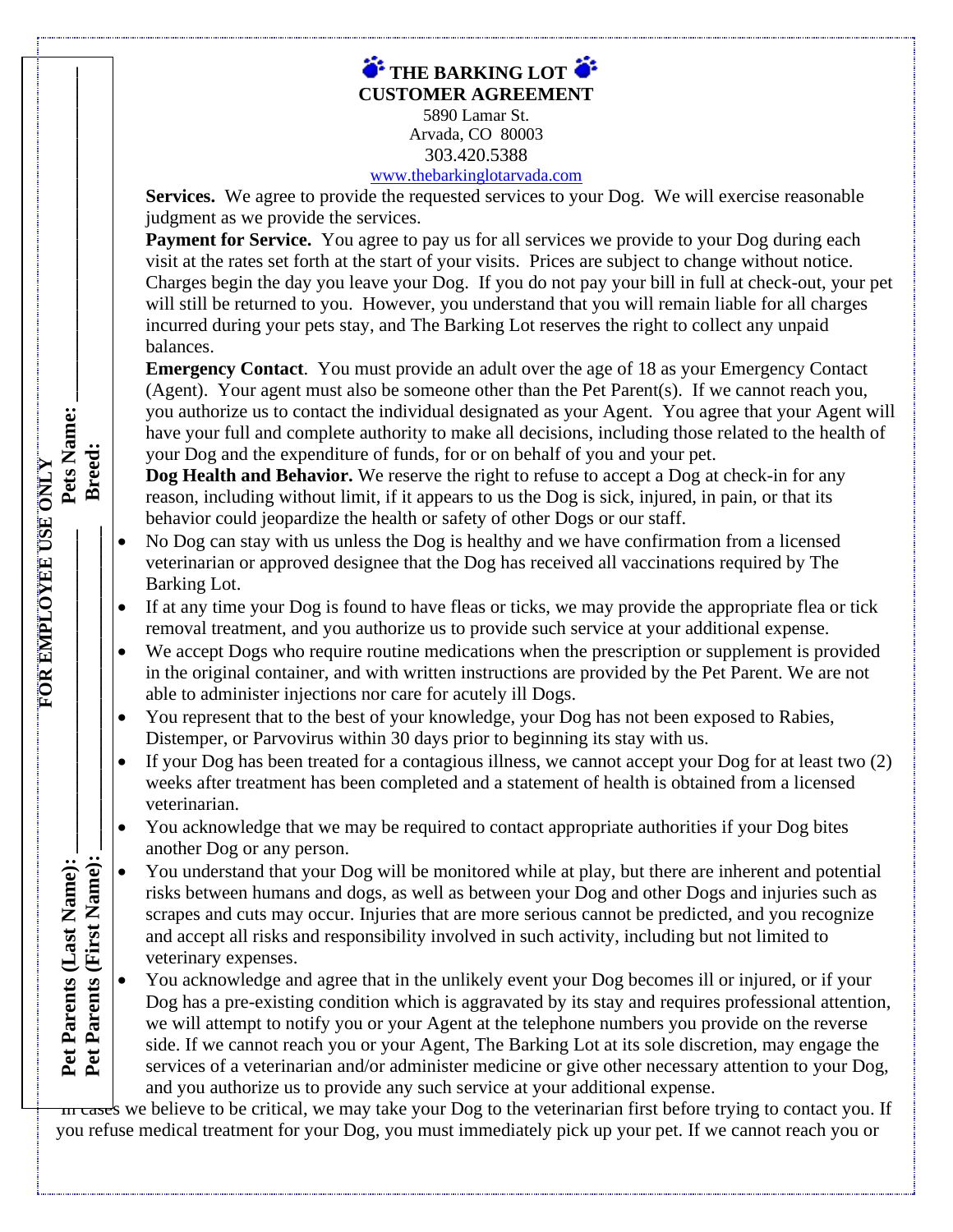your Agent, we will make healthcare decisions for your Dog based on the recommendations of available professionals, with the Dog owner 100% responsible for associated costs and fees.

**Contact with Other Dogs. While your Dog is staying with us, he or she will come into contact with other Dogs.**

- Every effort will be made to ensure the safety of our guests by enforcing strict restrictions on Dogs as set forth in The Barking Lot's procedures.
- You acknowledge and agree that in the unlikely event your Dog is injured while at The Barking Lot by another Dog. YOU RELEASE THE BARKING LOT AND ITS AGENTS FROM ANY LIABILITY FOR SUCH INJURY.
- If your Dog is responsible for injuring another Dog you may be held responsible for any injury to the other Dogs as well as your own Dog. YOU RELEASE THE BARKING LOT AND ITS AGENTS FROM ANY LIABILITY FOR SUCH INJURY.
- Communicable diseases: all Dogs coming into The Barking Lot are required to be vaccinated. However, it is still possible for a Dog to become ill, even if vaccinated. You understand this risk and agree that The Barking Lot is not liable for any illness suffered by your Dog during or after its stay, including but not limited to Tracheobronchitis (Canine Cough).
- You understand that if under unfortunate circumstances, your Dog dies while in the care of The Barking Lot, the staff will deliver your Dog to the veterinarian listed on the application form to be held for instructions from you. If the veterinary practice is not available, your dog will be delivered to an appropriate practice at the discretion of The Barking Lot.

**Your representations to us.** That you are the owner of the Dog and that you are fully authorized to enter into this Agreement. All of the information about you and your Dog in this Agreement is true, and complete. In a custody dispute, we will exercise reasonable judgment based on the known facts and we may, in our sole discretion, require proof of ownership, a written property settlement agreement or court decree.

- To the best of your knowledge, your Dog has no illness, injury or behavior problem (including aggressive or biting behavior) that has not been disclosed to us.
- The Barking Lot will not except any dog that is sick, injured, or in pain. In addition, we will not accept any dog recovering from surgery or recovering from injury.
- You will disclose in a continuing basis and all medical or other conditions or behavioral issues that may affect or limit your Dog ability to participate in social nature/ play time while at The Barking Lot.
- You agree to indemnify and hold us harmless, from and against all loss, damage or expense, including attorneys' fees, resulting from misrepresentations by you or your representatives or resulting from your Dog's stay including, without limitation, any person claiming to be the owner of your Dogs and any person claiming damage or injury by your Dog.

**Miscellaneous Provisions**. This written Agreement constitutes our entire and only agreement and there are no oral agreements or understandings except as provided for in this Agreement.

- This Agreement shall bind us and our assigns and you and your heirs and assigns.
- The law that applies to the Agreement is the law of the state of Colorado and the municipal laws of Arvada. If there are disputes that result in litigation, the courts of the state of Colorado and municipality of Arvada have exclusive jurisdiction.
- You agree to allow The Barking Lot to use your Dog's name and any image or likeness of your Dog while at The Barking Lot in marketing or advertising, illustrations and promotional materials at no cost.
- You understand that participation in playtime is at the discretion of the staff of The Barking Lot and that your Dog may be separated from playgroups as required.
- A Dog may not be left at The Barking Lot after the scheduled pick up day and time without communication or instruction regarding pick up from you or your Agent. A Pet will be considered abandoned without communication after 7 days from the scheduled pick up time and by default, The Barking Lot will become its legal guardian. The Barking Lot will determine whether to rehome the Pet or relinquish it to a shelter.
- **You have read this entire Agreement, you have had the opportunity to discuss it with us to your**
- **satisfaction, and you agree to its terms. Signature: \_\_\_\_\_\_\_\_\_\_\_\_\_\_\_\_\_\_\_\_\_\_\_\_\_\_\_\_\_\_\_\_\_\_\_\_\_\_\_\_\_\_\_\_\_ Date: \_\_\_\_\_\_\_\_\_\_\_\_\_\_\_\_\_\_\_\_\_\_\_\_**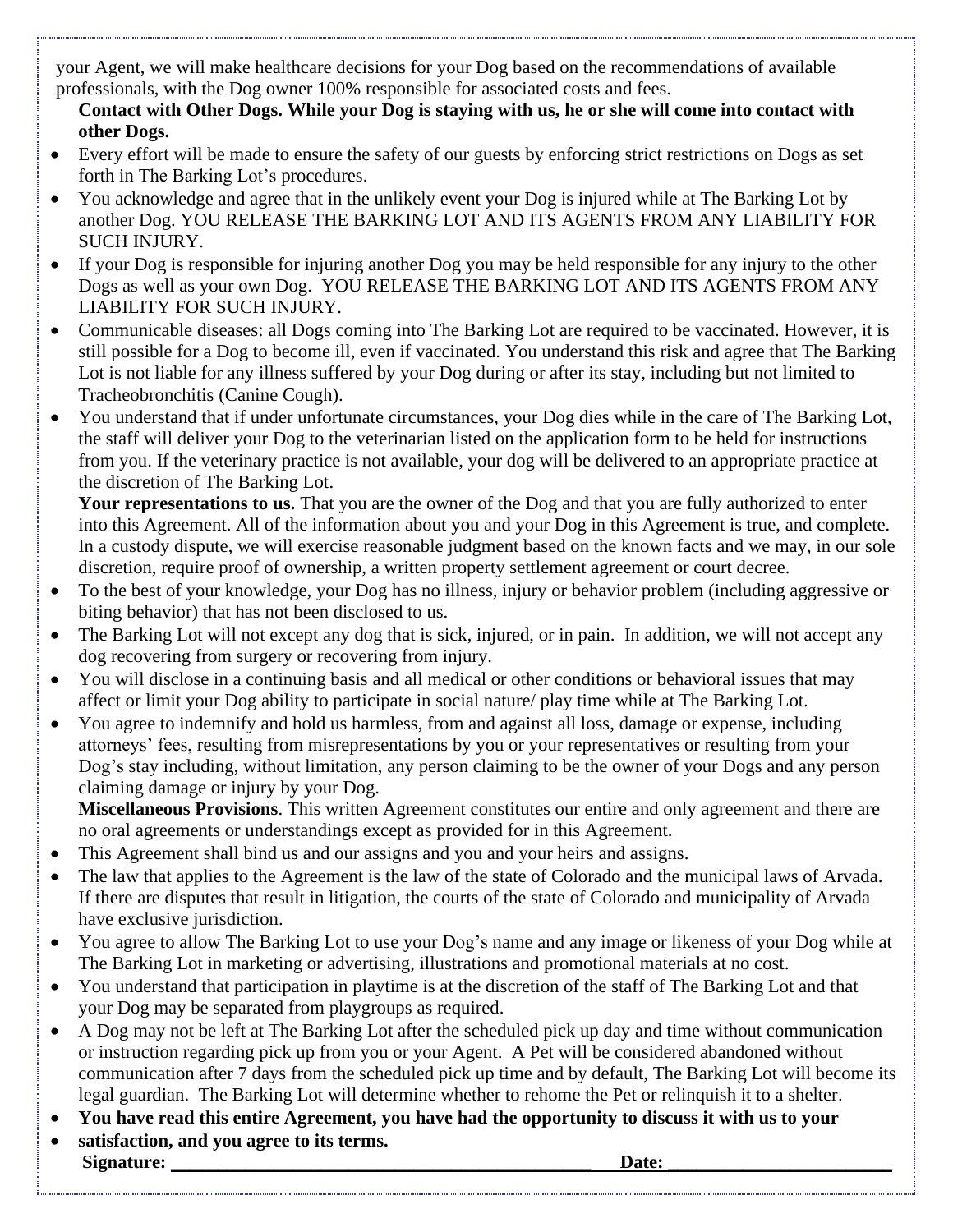**THE BARKING LOT POLICIES & RULES** 5890 Lamar St. Arvada, CO 80003 303.420.5388 [www.thebarkinglotarvada.com](http://www.thebarkinglotarvada.com/)

## **DAYCARE & BOARDING RULES:**

- To ensure a positive experience for everyone, every new Dog must pass a scheduled trial day Monday-Friday checking in before 10:30 am to determine whether they get along with different types of Dogs. This evaluation is ongoing while they are at daycare.
- For the safety of all of our clients, The Barking Lot reserves the right to refuse service or isolate a Dog due to behavior problems.
- All Dogs must be in good health with documentation of vaccinations (Rabies, Distemper and Bordetella). Bordetella must be current within six months.
- All Dogs taking prescription medications must bring their medication in the original prescription bottle. Any over the counter medication must be accompanied by a Barking Lot Medication Form.
- All Dogs must be wearing a collar with a current Rabies tag as well as an identification tag. No choke chains, corrective collars, or harnesses allowed. We encourage all Dogs to wear a quick release collar for safety reasons.
- All Dogs must be spayed or neutered by 6 months of age.
- Owners are responsible for the actions of their Dogs.
- Morning  $\frac{1}{2}$  day pick up is NO LATER than 1:00 pm.
- Afternoon  $\frac{1}{2}$  day drop off is NO EARLIER than 1:00 pm.
- All Dogs boarding must bring their own food in a resealable plastic container.
- All Dogs must be on a leash when entering or leaving the building.
- Dogs must not be able to jump a 5-foot fence.
- **All Dogs must be non-aggressive towards people or other Dogs.** You must notify The Barking Lot of any aggressive behavior that their Dog may have exhibited.
- If veterinary services are required during your pets stay, you will be 100% responsible for the costs and fees associated with the vet visit.
- You understand that your Dog will be monitored while at play, but there are inherent and potential risks between humans and Dogs, as well as between your pet and other Dogs, and injuries such as scrapes and cuts may occur. More serious injures cannot be predicted, and you recognize and accept all risks and responsibility involved in such activities, including but not limited to veterinary expenses.
- Personal Items- Do not bring items with your Dog that are valuable or irreplaceable. The Barking Lot is not responsible for loss or damage to any personal items or toys left with your Dog.

## *S***NAPTIME:**

There is a daily naptime (for roughly 1 hr.) between 12:00- 1:00 pm. The naptime is necessary to ensure that your Dog does not get over stimulated (especially important for Puppies), over tired, hungry, or grumpy by evening. You are welcome to bring lunch, snacks, or treats, to be given at this time.

## *i* HOURS:

- Business hours are from 7 am-7 pm Mon-Fri for daycare, and boarding, with grooming hours by appointment only. Weekend hours (for boarding only) include drop off and pick up times of 9:00 am-11:00 am and 3:00 pm- 5:00 pm both Saturdays and Sundays.
- Our full service-grooming salon is open Tuesday through Sunday between 9 am-5 pm **by appointment only**; please call to schedule your appointment.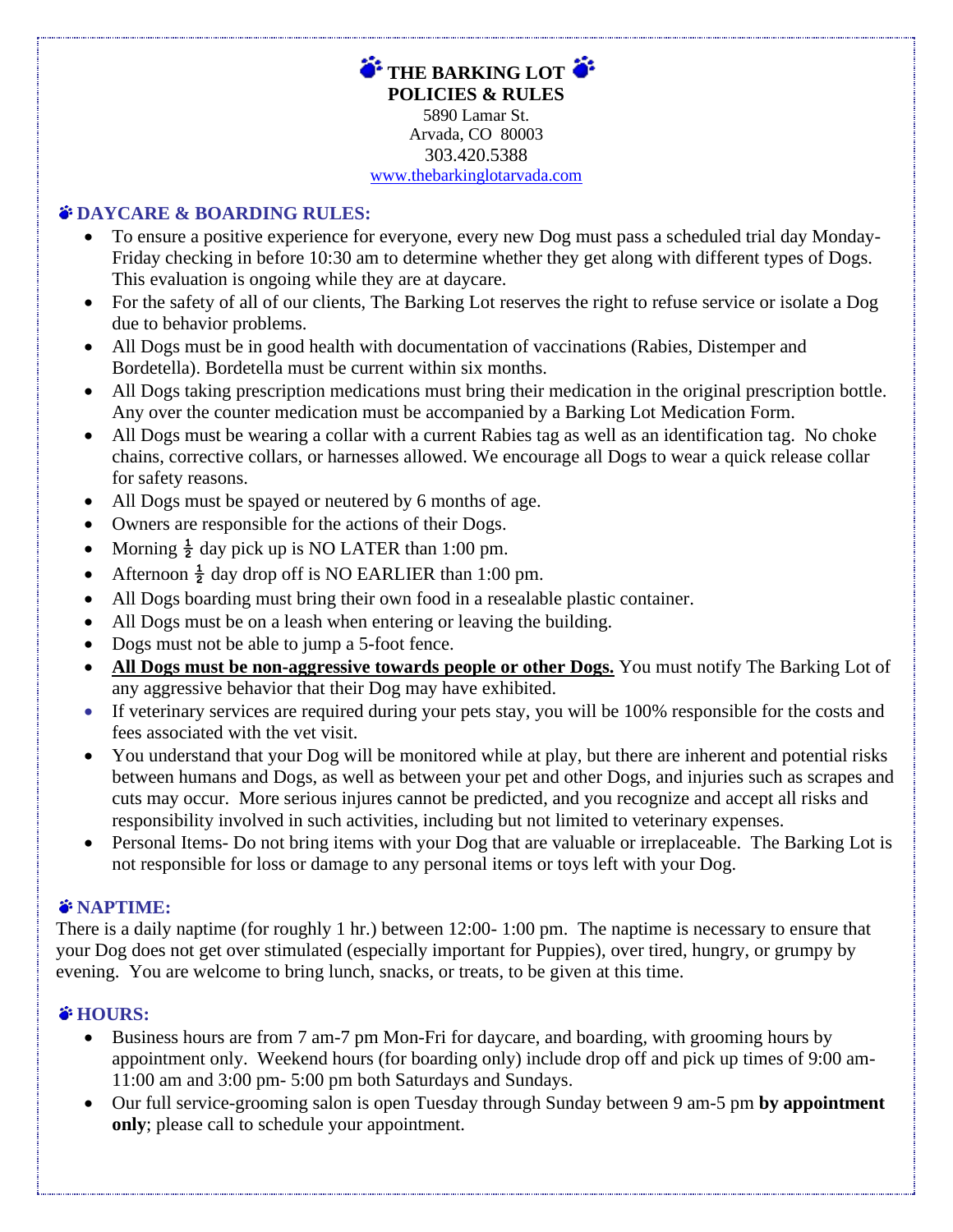- Reservations are required for boarding and grooming. Cancellations less than 24 hours in advance will be charged.
- A cancellation fee of equal to 1 night may be charged if your reservation is not cancelled 24 hours in advance for overnight boarding.
- Holiday and high volume times (e.g. Spring Break, Thanksgiving, and Christmas) the cancellation policy is within 5 days. Notice will be given when the 5-day policy is in effect and the cancellation fee is raised to the charge for 2-nights.
- During holiday and high volume times, we will require a credit card deposit of two nights boarding cost to confirm your boarding reservation.
- Late daycare pickup (after 7 pm) will be charged \$1.00 per minute up to 7:15 pm. After 7:15 pm, your Pet will be boarded overnight at our boarding rate of \$45.00.

| Pet Parent Signature:                                                     | Date              |  |
|---------------------------------------------------------------------------|-------------------|--|
|                                                                           |                   |  |
| Pet Parent Name – please print                                            | Home Phone        |  |
| Address (Street or Mailing Address)                                       | <b>Cell Phone</b> |  |
|                                                                           |                   |  |
| E-mail Address:<br>Address (City, State, Zip Code)                        |                   |  |
| Agents* who can act on your behalf for all purposes under this Agreement: |                   |  |
| <b>Agents Name:</b>                                                       | Home Phone:       |  |
| <b>Relationship to Pet Parent:</b>                                        | Cell Phone:       |  |
| <b>Agents Name:</b>                                                       | Home Phone:       |  |
| <b>Relationship to Pet Parent:</b>                                        | Cell Phone:       |  |